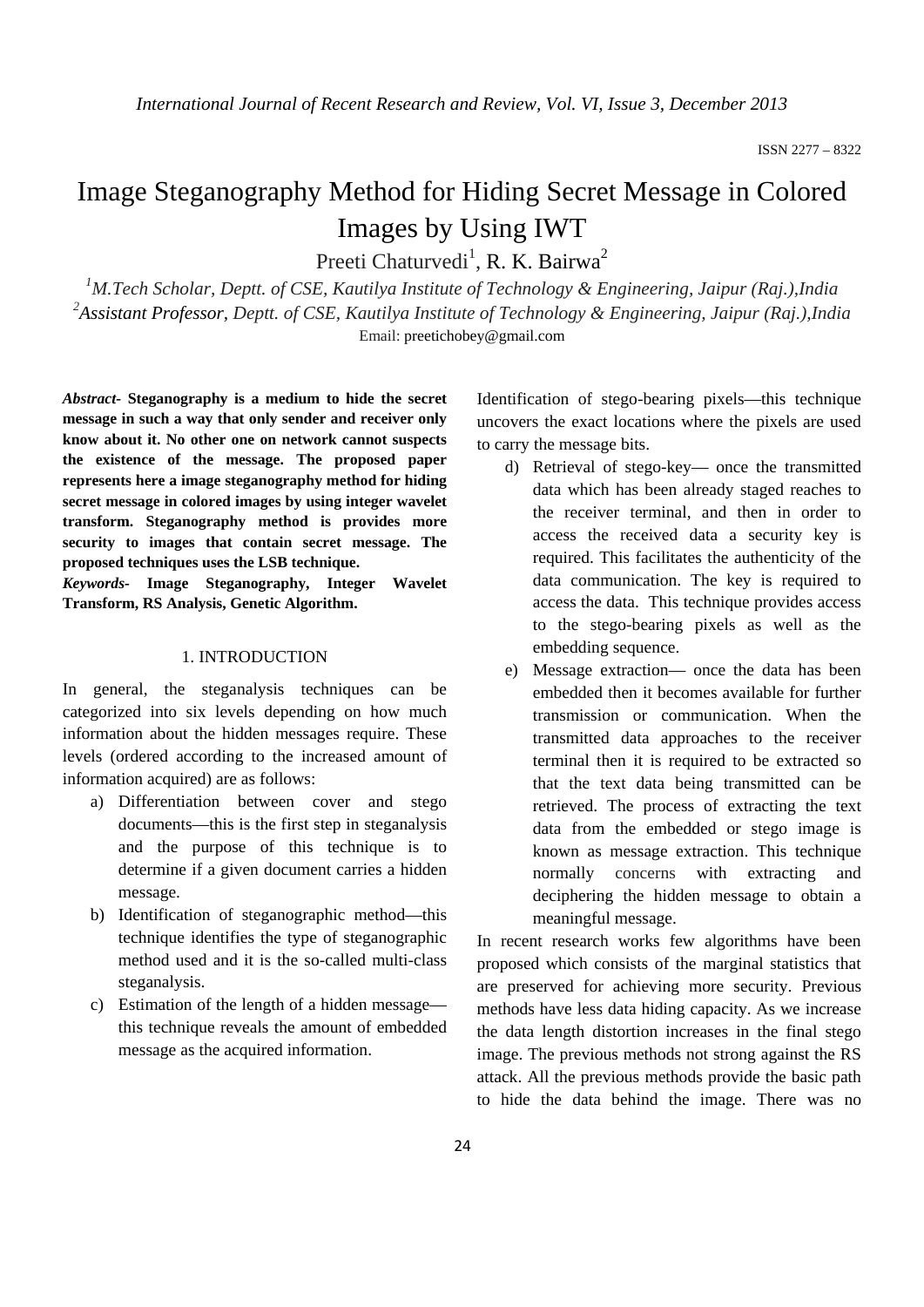provision about the increasing capacity of data as no effect on image and how to restrict the RS attack. So this is a big issue in steganography model that how we increase the hiding capacity without any distortion in the image quality and how we provide the security against the RS attack.

## *The major scopes of this work are listed below.*

- a) Blind steganalysis: The proposed system has developed a framework in order to distinguish a stego image from a cover image. Mainly, it has been broken several steganographic methods from the literature. Basically this technique uses an image processing technique that take out sensitive statistical data, which employs a better technique to find out the existence of a secret message. Besides, this technique can be impurities and used to identify a different type of steganographic method. These types of identification are important when deal with a new and unknown steganographic method.
- b) Use of IWT and GA: The proposed system is extended to determine the best fitness function along with RS analysis to generate the final stego image with hidden message. This is important information that allows a contest to mount a more specific attack. As compared to the literature review, it can be easily analyzed that the proposed system is better to protect from statistical attack.
- c) Message length estimation: It has been designed a simple yet effective technique based on first-order statistic to estimate the length of an embedded message. This estimation of the length of message is important and is required if it has been intend to extract a hidden message. It has been identified that the notches and protrusions can be utilized to approximate the degree of image distortion that rose by embedding operation. In practically, this technique attacks the steganographic method that developed in past.
- d) Steganographic payload locations identification: It has been presented a technique that identifies the different locations where the hidden message bits can be embedded. This

technique is presented in very few researches in the literature that one able to achieve additional secret information. Finally, this additional secret information is important for third party who wants to acquire a hidden message or deceive the communication.

#### *Applications*

There are many applications for image digital steganography, including copyright protection, feature tagging, and secret communications [1, 2].

- a) Copyright protection*:* A secret copyright notice or watermark can be embedded inside an image to identify it as intellectual property [3, 4]. This is the watermarking scenario where the message is the watermark [3, 4]. The "watermark" has a very complex and hard structure. In addition to it, when an image is distributed then an identification of the recipient and time stamp can be embedded to identify the actual pirates. A watermark can also used to find that whether the image has been subsequently modified or not [5]. Detection of an embedded watermark is performed by measuring other quantity characteristic to the watermark in a stegoimage. The insertion the watermark and its analysis are required to protect copyrighted material that is responsible for the recent surge of interest in digital steganography and data embedding.
- b) Feature tagging: An article, illustration, or poster and other brief explanation elements can be embedded inside an image, for example the names of individual person in a photo or any locations in a map. Copying the stego-image means also copies all of the embedded data and its features. The parties who have the decoding stego-key can able to extract and view the data and features. Another application is an image database in which keywords can be embedded to make easy search engines. If the image is a rigid structure of a video sequence, then timing markers can be embedded in the image for synchronization with audio. An image has been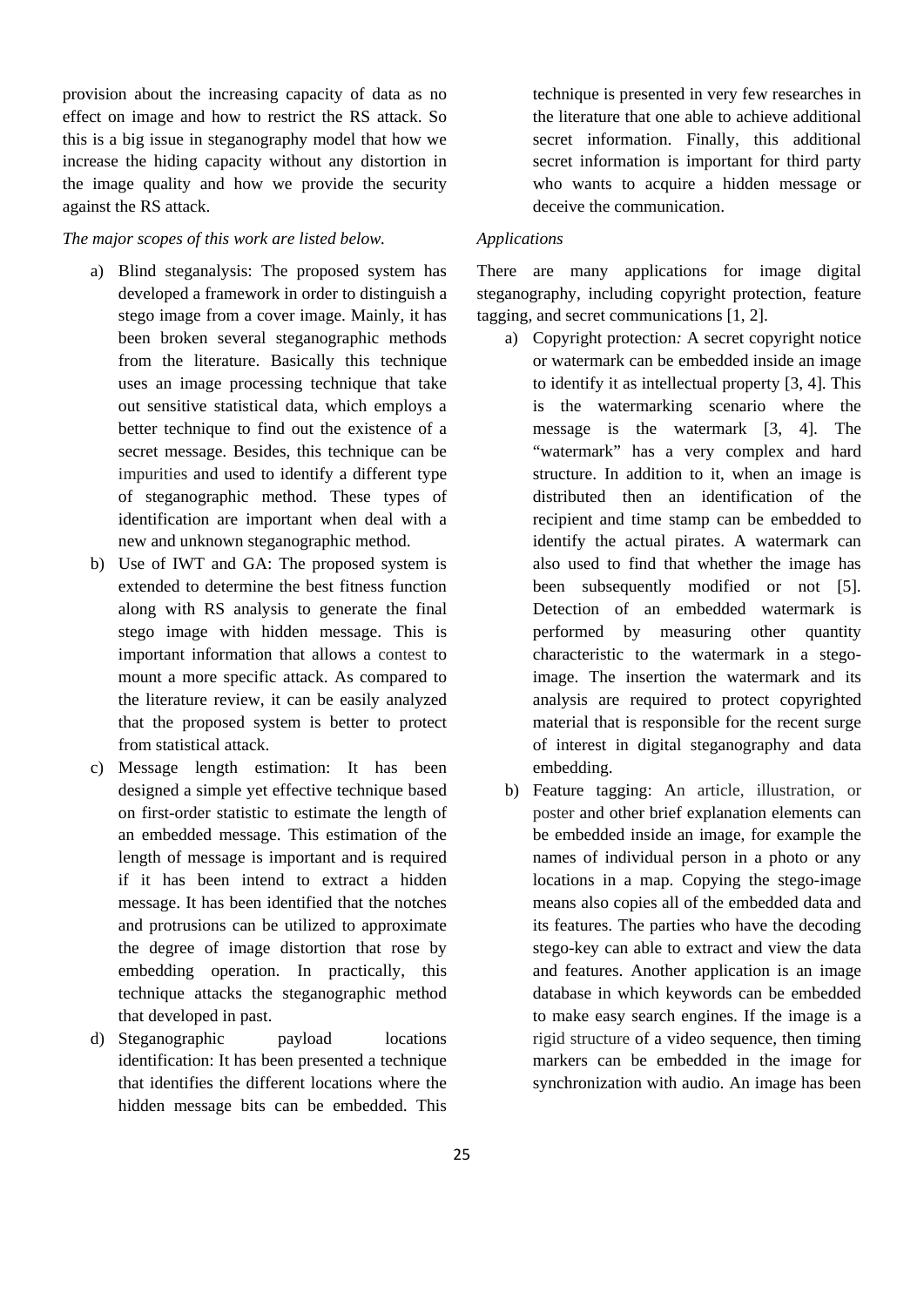viewed in number of times can be embedded for "pay-per-view" applications.

#### *Characterizing data hiding techniques*

Steganographic techniques embed a message inside a cover. Different-2 features show the strengths and weaknesses of the methods. The respective importance of every feature depends on the particular application [2].

- a) Hiding capacity: Hiding capacity is the size of data or information that can be hidden relative to the size of the particular cover. A huge hiding capacity allows the use of a smaller cover for a message of not variable size, so decreases the bandwidth required to transmit the stego-image.
- b) Perceptual transparency: The act of hiding the message in the cover force some noise modulation or distortion of the cover image as compare to final image. It is important here that the embedding take place without any degradation or loss of perceptual quality of the cover image. In regarding a secret communications application, if an attacker notifies any distortion (it means suspicion of the presence of hidden data in a stego-image) the steganographic encoding has failed even if the attacker is not able to extract the original message. Maintain the perceptual transparency in an embedded watermark for copyright protection is also importance because the integrity of the original work must be maintained in any circumstances [4]. On other hand for applications in which perceptual transparency of embedded data is not important, than allow more distortion in the stego-image so hiding capacity increases and robustness also, or both.
- c) Robustness: Robustness refers to the ability of embedded data to remain intact if the stegoimage undergoes transformations, for example linear and non-linear filtering, addition of random noise, sharpening or blurring, scaling and rotations, cropping or decimation, lossy compression, and conversion from digital to analog form and then reconversion back to

digital form (such as in the case when a hard copy of a stego-image is printed and then a digital image is formed by subsequently scanning the hardcopy.) Robustness is important in copyright protection watermarks because pirates will attempt to filter and damaging any watermarks embedded in images [3, 4]. Anti-watermarking software is already available on the Internet and has been shown effective in removing some watermarks [6, 7]. These techniques can also be used to destroy the message in a stego-image.

d) Tamper resistance: Beyond robustness to destruction, tamper-resistance refers to the difficulty for an attacker to change a message once message has been embedded in a stegoimage, for example a pirate replacing a copyright mark with one claiming legal ownership. Applications that require high robustness is also require a very strong degree of tamper resistance. In a copyright protection application, good tamper resistance achieving can be hard because a copyright is operative for long years and a watermark must stay resistant to tampering even when a pirate want to modify it by using technology of computing decades in the coming years.

# *Data embedding*

Today's methods for the embedding of data into cover image divide into three categories: Least-Significant Bit, embedding transforms techniques, and methods that employ perceptual masking.

a) Least significant bit encoding: A digital image consists of a matrix of color and intensity values. In a gray scale image there are 8 bits per pixel are used. In a full-color image there are 24 bits per pixel, and 8 bits assigned to each color components that means red, green and blue. The simplest steganographic techniques embed the bits of the message directly into the least-significant bit of the cover image in a deterministic sequence. Least-significant bit Modulating process does not result in a humanperceptible difference because the amplitude of the change is small. Other techniques "process"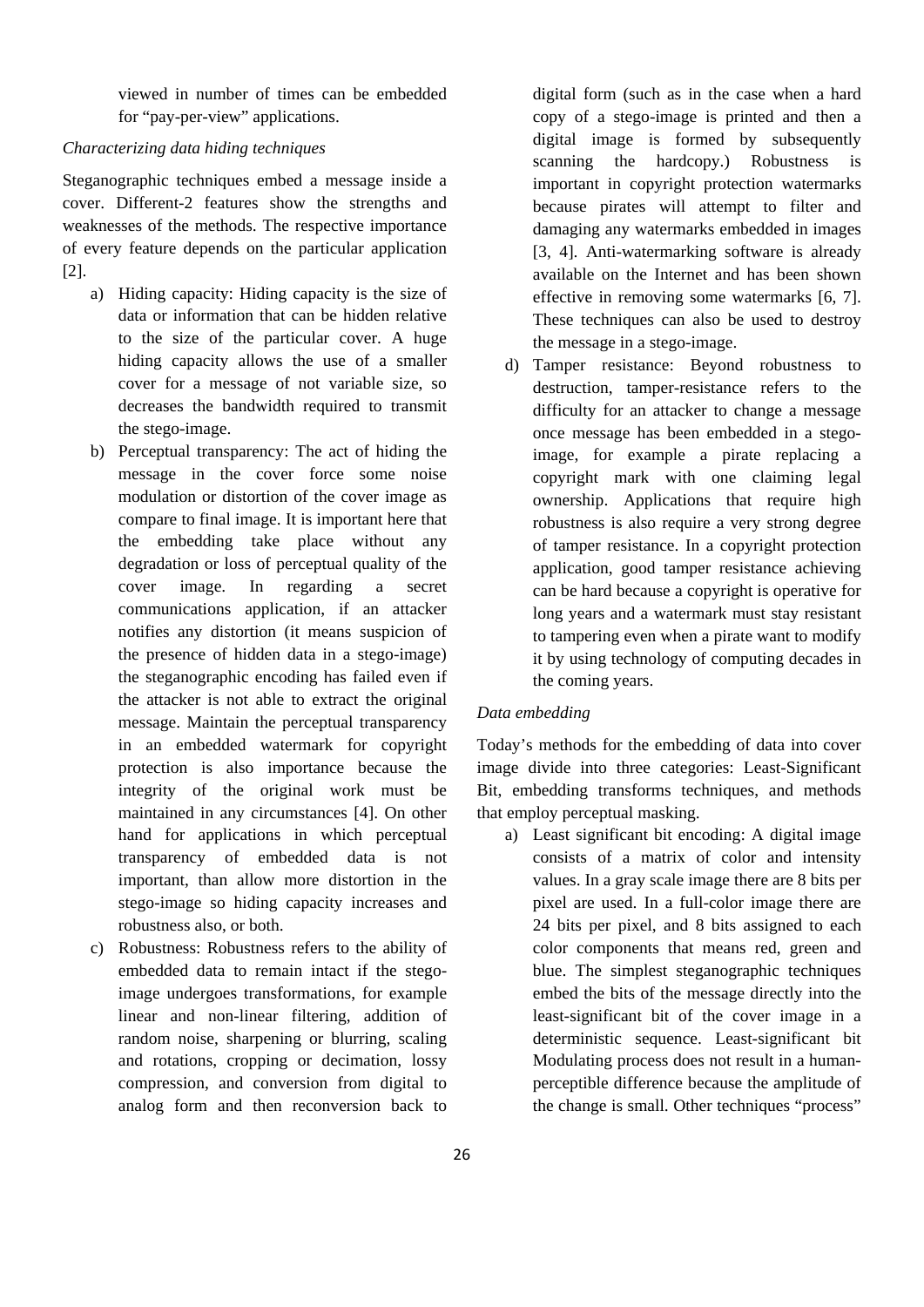the message with a pseudorandom noise sequence before or during insertion into the image cover. The advantage of LSB embedding is its simple application and other techniques can use these methods [8]. LSB embedding uses the concept of high perceptual transparency. On other hand, there are weaknesses shows when robustness, tamper resistance, and other security issues are take place. LSB encoding is largely susceptible to any type of manipulation of the stego-image. Scaling, rotation, cropping and noise in stegoimage are very likely to harm the message. Finally network attacker can easily remove the message by removing the whole LSB plane with little change in the perceptual quality of the modified stego-image. "Steganos" is a LSB embedding system developed in Germany that can embed data inside a variety of image, audio, and text covers [9]. The latest version of the software 1.5 was used below to do the LSB embedding.

b) Embedding transforms techniques: Another class of techniques is embedding the message in a transform domain by modulating coefficients, like as the Discrete-Cosine Transform (DCT), Discrete Fourier Transform, or Wavelet Transform. These transform techniques provides best robustness against lossy compression because they are designed to resist the methods of famous lossy compression algorithms. "Jpeg-Jsteg" software is an example of transform-based steganographic system [8], which embeds the message by modulating DCT coefficients of the stegoimage based upon bits of the message and the round-off error during quantization. Steganography that based on transform also offer increased robustness to scaling, rotations or cropping, that depending on the invariant properties of a transform. Spread-spectrum techniques and redundant encoding of the message can be take place in situations where robustness is important [3, 4, 10]. The watermark or message can be thought of as a narrowband signal encoded in a larger frequency band (the cover). By spreading the energy of the embedded message from one side to another, many frequency bands the energy at any particular frequency band is minimize. So the message becomes difficult to detect without destroy the cover. Coding of error correcting can be applied to the message in between embedding to allow recovery even when little areas of the stego-image may be damaged or modified.

c) Perceptual masking systems: Now days, a good deal of research has been reported in extensive the hiding capacity and robustness of steganographic techniques by benefit the properties of the human visual system [3, 4, 11]. The development of accurate human vision models facilitates the design and development of perceptual masking hiding systems [4]. Steganographic techniques designed to be robust to lossy image compression must insert the message into the cover in a way that is perceptually significant. Techniques that processes embed information only in a perceptually insignificant manner, for example LSB techniques for embedding, are exposed to having the embedded data distorted completely. The masking properties of the human visual system allow perceptually significant embedding to be unnoticed by an observer under normal viewing conditions [4]. "Masking" refers to the phenomenon where a signal can be imperceptible to an observer in the presence of another signal (referred to as the masker.) The masking properties are the main reason why it is difficult for one to find a randomly placed needle in a haystack; the needle can be in plain view to an observer (not obscured by any object) yet the observer will have great difficulty locating the needle. Masking (few times known as image-adaptive [4]) systems perform analysis of the image and use the information to determine appropriate regions to place the message data. Analysis can also use by the masking systems to vary the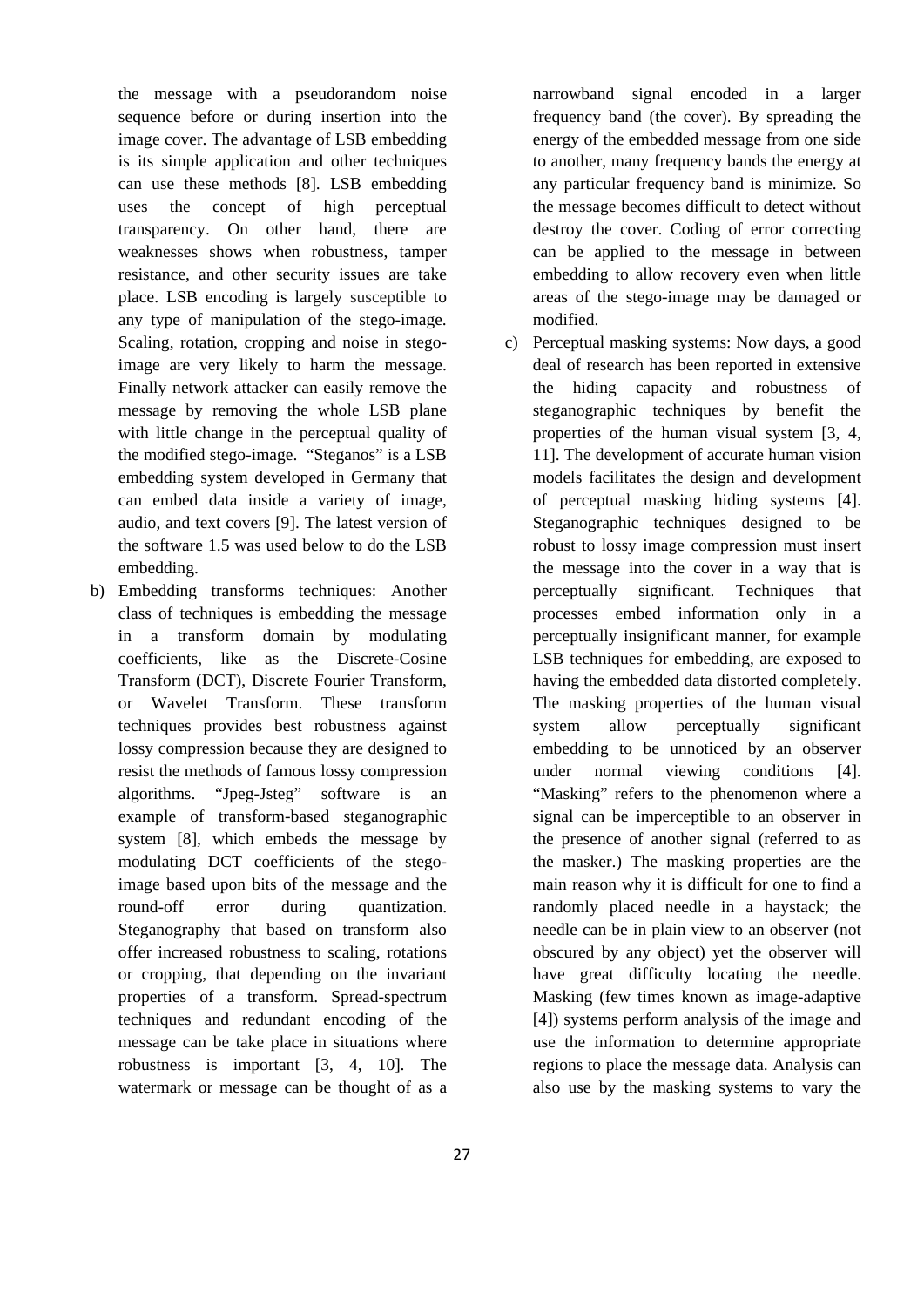strength (amplitude) of the embedded data based upon local image characteristics to increase robustness. These types of systems can embed in either the spatial domain or transform domain.

# II. PROPOSED SYSTEM

A Data Flow Diagram (DFD) is a graphical representation of the "flow" of data through an information system. Data Flow models are used to show how data flows through a sequence of processing steps. The transformation of data is done at each step before moving on to the next stage. These steps or transformations of data are program functions when Data Flow diagrams are used to document a software design.

The Data Flow Diagram (DFD) for the proposed system can be decomposed into three levels such as level 0, level 1 and level 2.

a) Data flow diagram - level 0



Fig. 1 Level 0 DFD of Proposed Steganography Model

The above diagram represents level 0 data flow diagram of our proposed model of steganography using Inverse Wavelet Transform and genetic Algorithm. The proposed model accepts the input of cover image (original image) from the entity of user interface. The application also uses key for encrypting. Although the final objective is to understand the intensity of RS analysis for the different types of stego images to be used, but for the sake of simplicity, the above figure shows the protected user text message (encrypted) as the obvious outcome of the proposed system.

Considering the overall system architecture and the real time implementation it can be found that the overall system specification and the real time application can be achieved only when all the integrating components are functioning properly.

b) Data flow diagram - level 1



Fig. 2 Level 1 DFD of Proposed Steganography Model

The above diagram represents level 1 data flow diagram of our proposed model of steganography using Inverse Wavelet Transform and genetic Algorithm. So from Fig.3, it can be seen that the main process {1.0} in level 0 is generically classified as two sub-process e.g. Message Embedding {1.1} and Message Extraction {1.2}, where the internal processing using Inverse Wavelet Transform and Genetic Algorithm will lead to design a robust application against RS-analysis. It embeds the secret message in the cover media (e.g. image, audio, video, etc.) to hide the existence of the message. To resist to RS analysis, the influence on the correlation of pixels needs to be compensated. The compensation may be bringing out by adjusting other bit planes. The proposed design presents a new genetic algorithm approach in order to find the best position for data embedding and also optimize the quality of the steganographic image using Inverse Wavelet Transform.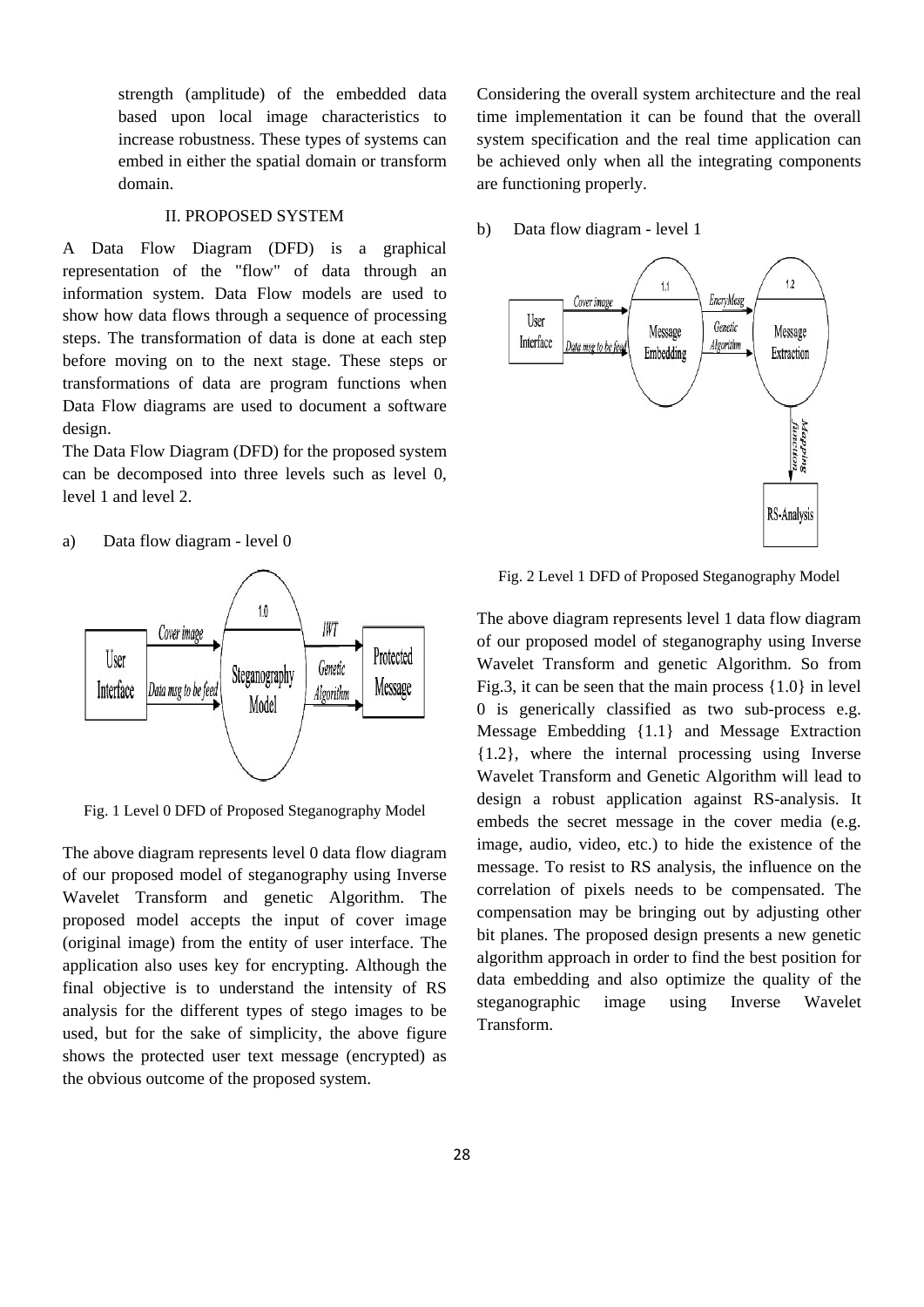

Fig. 3 Level 2 DFD of Proposed Steganography Model

The above diagram highlights the flow of Message Embedding process in the proposed system. The proposed system accepts the input of cover image with user text and key, which is then subjected to IWT followed by mapping function. The user text message is then embedded using OPAP. Two dimensional Inverse Integer Wavelet transform is applied, it is then converts it to stego image, which can be stored in memory then.



Fig. 4 Level 2 DFD of Proposed Steganography Model

The above figure represents the level 2 data flow diagram of extraction methods used. The process {1.2.1} accepts the input of the stego image, which is then divided into the cover image into 8x8 blocks. Two dimension inverse wavelet transform is extracted by the transforms domain coefficient of each 8x8 blocks. Then the mapping function is employed in the embedding phase and it then provokes to find the pixel sequences for extracting. Finally 4-LSBs in each pixel is extracted to evaluate the actual message.

d) Data flow diagram - level 3



Fig. 5 Level 3 DFD of Proposed Steganography Mode l

The above diagram represents level 3 data flow diagram of our proposed model of steganography using Inverse Wavelet Transform and genetic Algorithm. This paper embeds the message inside the cover with the least distortion therefore we have to use a mapping function to LSBs of the cover image according to the content of the message. We use Genetic Algorithm to find a mapping function for all the image blocks. Local image property can preserve by using block based strategy and reduce the algorithm complexity compared to single pixel substitution. In our GA method, a chromosome is encoded as an array of 64 genes containing permutations 1 to 64 that point to pixel numbers in each block. Mating and mutation functions are applied on each chromosome. Selecting the fitness function is one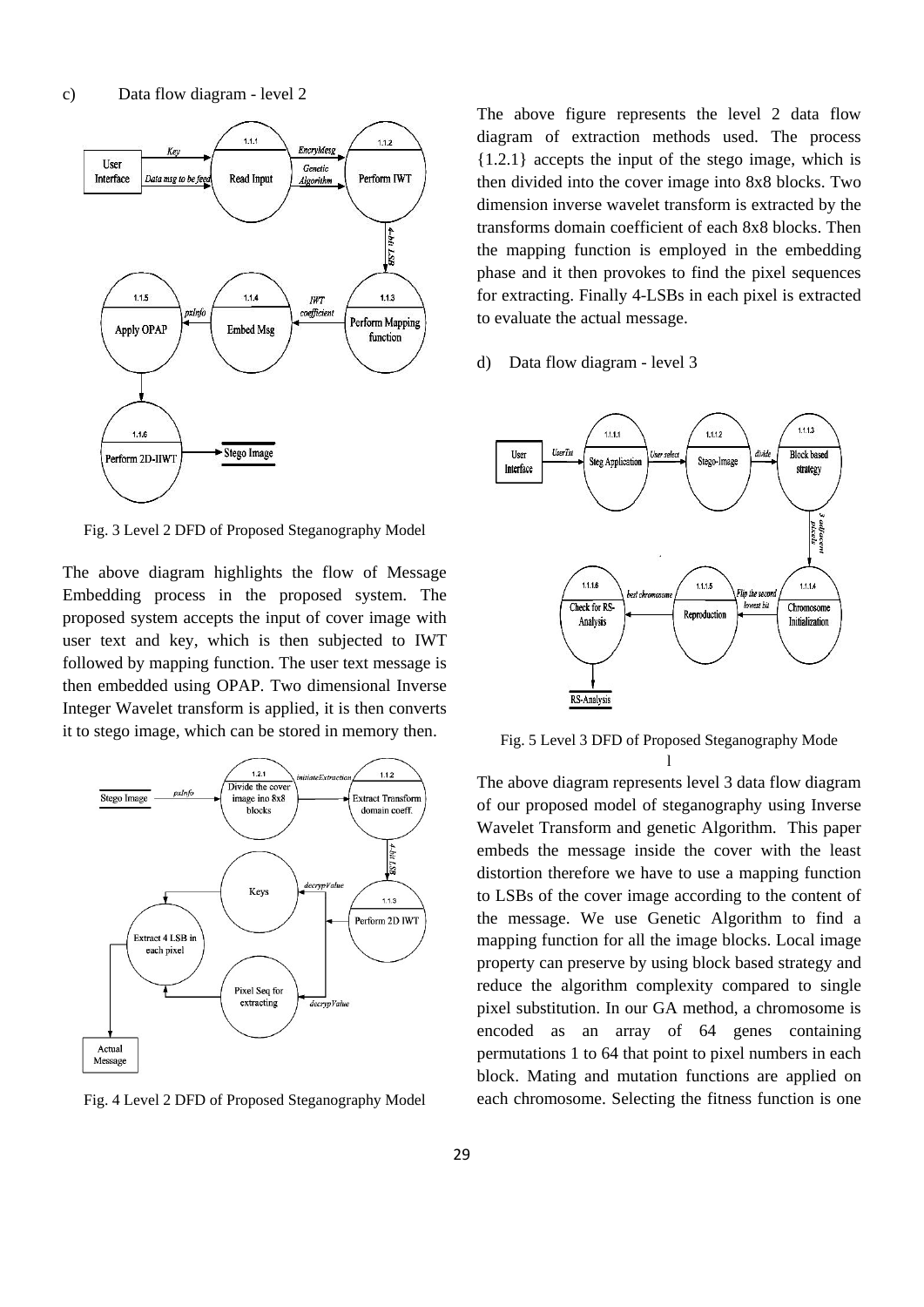of the most important steps in designing a GA-based method. Whereas our GA objective is to improve the quality of image, Pick Signal to Noise Ratio (PSNR) can be an appropriate evaluation test.

#### III. PROPOSED WORK

This section contains a detailed description of components of software package, components of lowlevel and other sub-components of the projected work. Module design helps for the implementation of the modules. The modules area unit defined in the projected steganography models is initiated by the structure chart. Module's input needs and outputs generated by the modules area unit delineate during this section.

a) Data embedding:

This is the method flow sheet for data embedding module to illustrate the initiation of security measures at the side of implementation of IWT and Genetic rule. The main purpose of this application is to point out the flow of information embedding operation involved in the process. The frequency domain illustration of the individual created blocks is calculable by 2 dimensional integer ripple transform in order to accomplish 4 sub bands LL1, HL1, LH1, and HH1. One to sixty four genes area unit generated containing the pixels numbers of each 8x8 blocks because the mapping operates. The bits of message in 4-LSBs IWT coefficients each component consistent with mapping functions area unit embedded. Consistent with fitness analysis, optimal component Adjustment process applied on the Image. At the end, inverse 2nd IWT is computed during this module in order to generate the stego image. The input for this process is largely a canopy image and user text message for embedding purpose.



Fig.6 Flow Chart of the Data Embedding process

#### b) Message extraction

This is the method multidimensional language for message extraction module to illustrate the decipherment hidden text within the stego image. The most purpose of this application is to show the flow of message extraction operation involved within the process. This algorithmic rule primarily takes the input of the generated stego image from the embedding process and applies IWT together with decipherment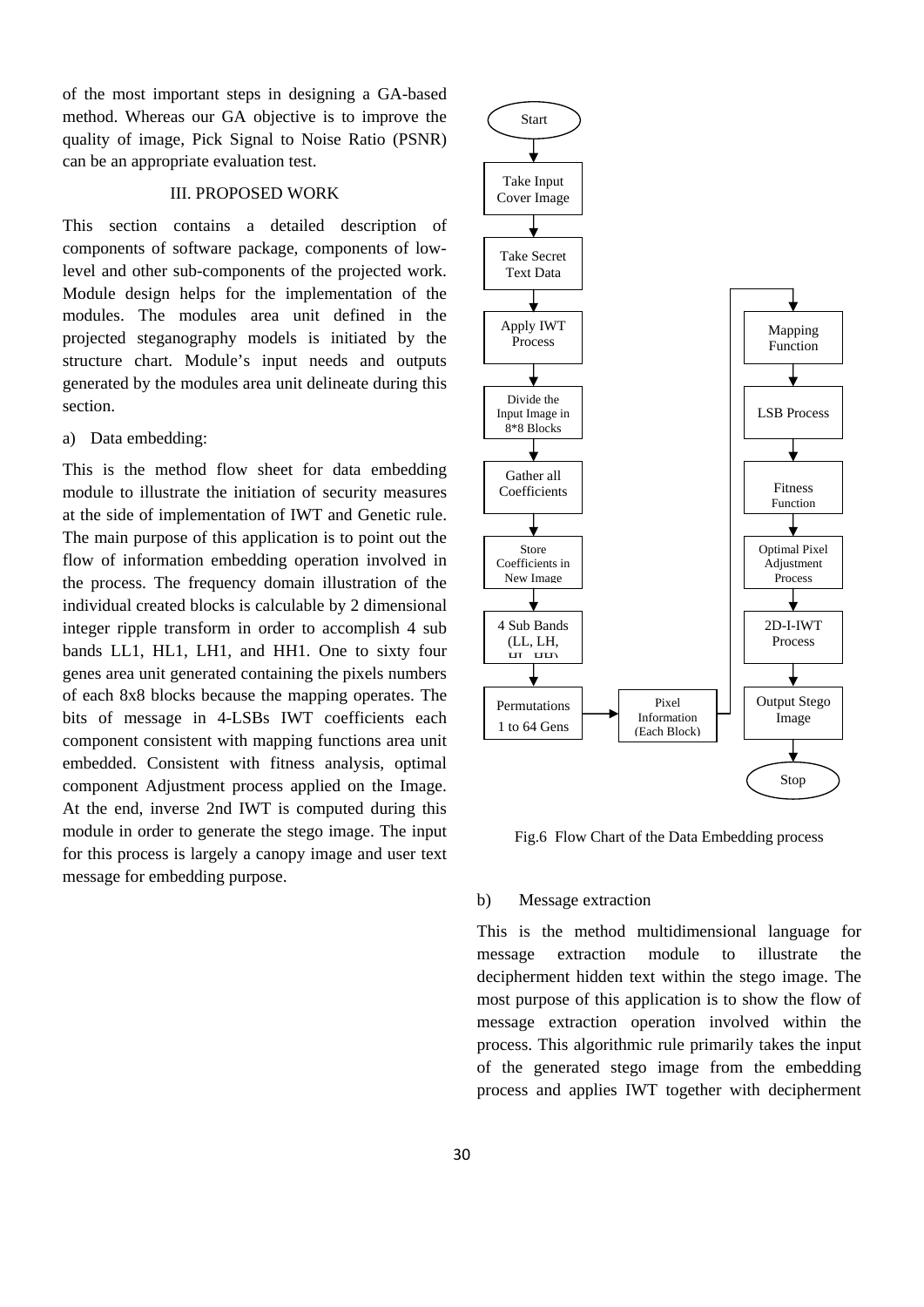key to extract the secret text that has been hidden inside the stego image.



Fig.7 Flow Chart of the Data Extraction process

#### c) LSB implementation

This method flow chart will show the section wherever LSB is enforced. The most purpose of this method is to indicate LSB implementation. The major operation takes place when the appliance starts getting the size of the cover image and then it creates a tree structure for ease in computation.

#### IV. IMPLEMENTATION AND RESULTS

The main and necessary phase of a research work is that the implementation of it that shows the particular direction of implementing the state of affairs, methods and step by step development. The implementation half of any development is that the foremost necessary part because it yields the final word solution that solves the matter at hand. The phase of implementation involves the particular materialization of the ideas, that area unit showed within the document analysis and developed within the phase of style. Implementation should be best mapping of the planning document during an appropriate programming language so as to attain the necessary final product. Typically the product is ruined due to incorrect programming language adopted for implementation or unsuitable methodology of programming.

#### *Implementation*

Implementation of planned steganography application is usually preceded by necessary selections relating to choice of the platform, the language used, etc. these sort of selections area unit usually influenced by many factors like real environment during which the system works, the speed needed, the safety problems, and implementation related details.

#### *Planned work implementation needs*

The implementation of the planned work requires associate input cowl image with a knowledge file for playing the message embedding method. However the software package needs for playing the implementation are:

- 1. MATLAB 7.10.0.499 (R2010a) or Higher version
- 2. Microsoft windows XP/7/8
- 3. .NET framework 3.5 or Higher version

#### *Proposed work Implementation*

The proposed implementation of RS-analysis using genetic algorithm for the robust security in Steganography application is done on standard 32-bit windows OS with 1.84 GHz processor and 2 GB RAM. The method is applied on 512x512 colored images "Lena" and "Baboon" as shown in Figure 4.1.



a) Lena b) Baboon

Fig. 8 Input cover image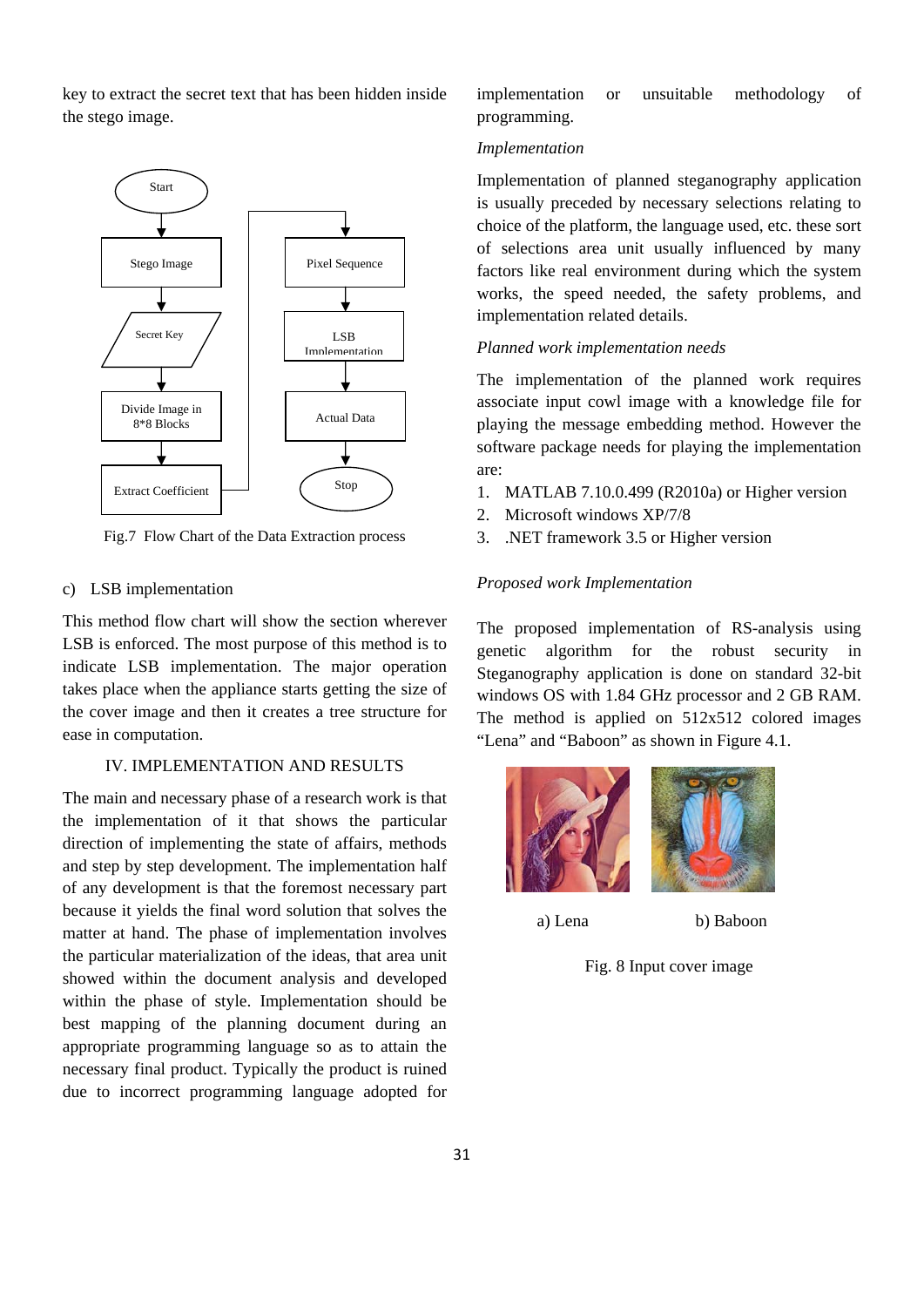#### *Experimental result analysis and discussion*

The proposed work is done on 2 set of data image as shown in previous section. All the two cover image utilization is 100% and their respective accomplished results of reversible statistical analysis are as follows:

#### TABLE I VARIOUS VALUES FOR LENA

| TANIYOS TALOLSI VIVLEIJA |           |           |           |  |  |  |
|--------------------------|-----------|-----------|-----------|--|--|--|
| For Jet                  | Initial   | After     | After     |  |  |  |
|                          | Value     | Embedding | OPAP      |  |  |  |
| $R_m-R_m$                | 0.0085433 | 0.0056553 | 0.0047631 |  |  |  |
| $S_m-S_{-m}$             | 0.0028555 | 0.012707  | 0.0092600 |  |  |  |

TABLE II VARIOUS VALUES FOR BABOON

| For           | Initial   | After     | After     |
|---------------|-----------|-----------|-----------|
| <b>Baboon</b> | Value     | Embedding | OPAP      |
| $R_m - R_m$   | 0.0059921 | 0.0072314 | 0.0059856 |
| $S_m-S_{-m}$  | 0.0075323 | 0.010893  | 0.0029987 |

Tables I and II are shown various values such as the values of  $|R_m-R_m|$  and  $|S_m-S_m|$  that represents the RSsteganalysis on regular and singular block. It can be easily seen that the value of  $|R_m - R_m|$  and  $|S_m - S_m|$ increases from initial value before embedding and after embedding that exhibits a strong correlation in potential of RS-analysis and designed module. At initial stage the values are less, after embedding the message, values increases and finally after applying optimal pixel adjustment process values are decreases. Human visual system is not able to differentiate the colored images with PSNR more than 36 dB. This proposed work embedded the messages in the k-LSBs, from  $k=3$  to  $k=5$ and received a reasonable PSNR. Table III presents the results and it show that for k equal to 4, we have the highest capacity of data hiding and reasonable visual quality. The proposed work embedded the message in the 4-LSBs and received a high PSNR. So, we take k value equal to 4 as the number of bits per pixel. We can increase the capacity up to 5-LSBs. Table III shows the capacity and the PSNR of the proposed method for 4- LSBs. Table IV summarizes the result of four images, Lena-Jet-Baboon and Boat, and compares the PSNR and the capacity of proposed method to one in [12].

TABLE III Comparison of capacity and PSNR for 4-LSBs

| Cover<br>Image | <b>Hiding Capacity</b><br>(bits) | Data<br>Size<br>(KB) | <b>PSNR</b><br>(dB) |
|----------------|----------------------------------|----------------------|---------------------|
| Lena           | 2137696 (4-LSBs)                 | 260                  | 56.43               |
| Baboon         | 2137696 (4-LSBs)                 | 260                  | 60.21               |

TABLE IV Comparison of capacity and PSNR obtained from proposed method and the proposed method in [12].

| Cover<br>Image | Method                                                           | Max. H.<br>$C.$ (bits) | Max<br>Н.<br>C.<br>(% ) | <b>PSN</b><br>R<br>(dB) |
|----------------|------------------------------------------------------------------|------------------------|-------------------------|-------------------------|
| Lena           | Proposed method                                                  | 2137696                | 70%                     | 56.4<br>3               |
|                | An Adaptive<br>steganography<br>technique based<br>on IWT $[12]$ | 986408                 | 47%                     | 31.8                    |
| Baboon         | Proposed method                                                  | 2137696                | 70%                     | 60.2<br>1               |
|                | An Adaptive<br>steganography<br>technique based<br>on IWT [12]   | 1008593                | 48%                     | 30.8<br>9               |

## V. CONCLUSION AND FUTURE ENHANCEMENTS

In this work we proposed a data hiding scheme that hides data into the integer wavelet coefficients of an image. The system combines a data hiding technique and the optimum pixel adjustment algorithm to increase the hiding capacity of the system compared to other systems. The proposed system hide secret data in a random order using a secret key which is only known to both sender and receiver.

 The future work should focus on large message embedding, improve the data or message embedding